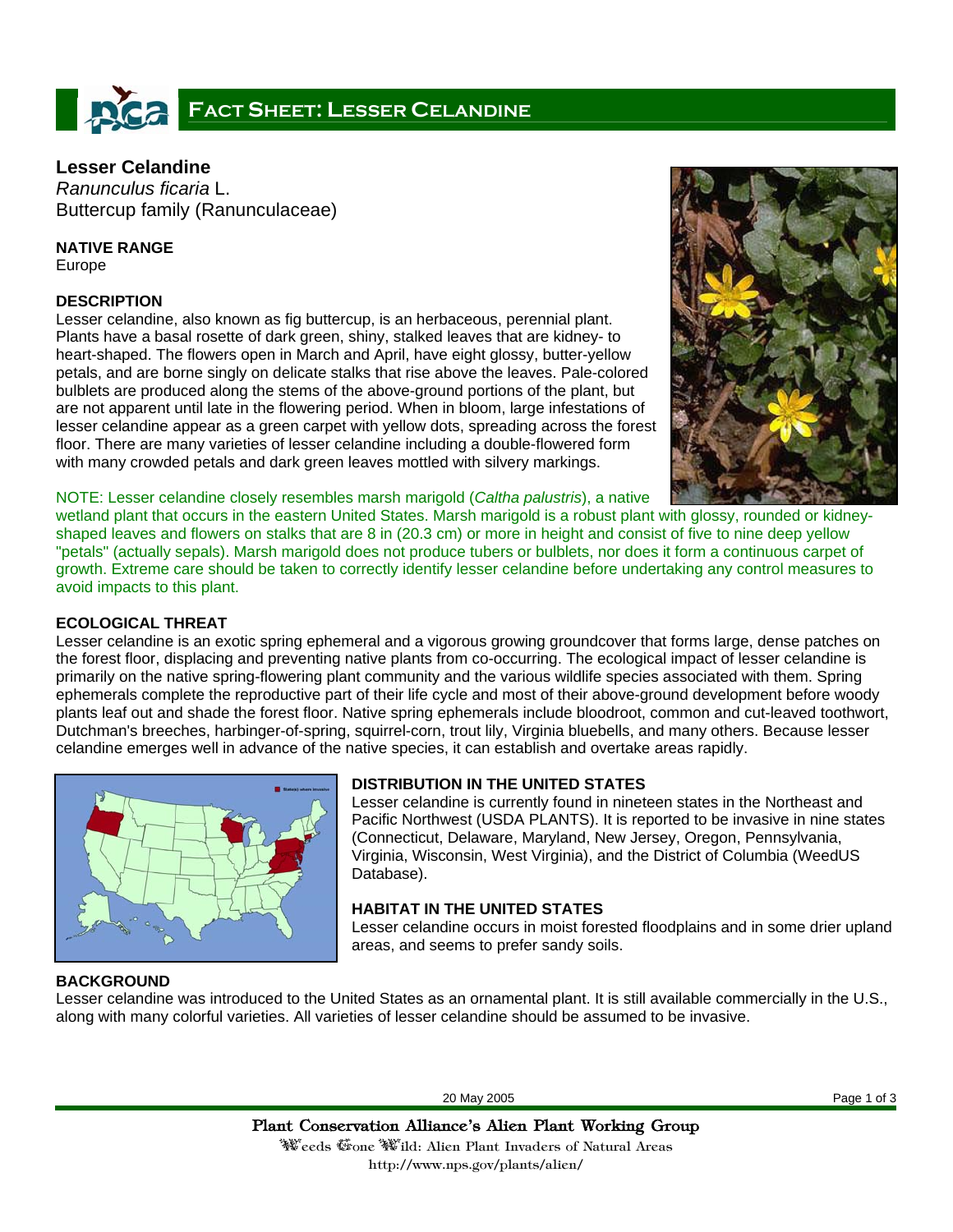# **BIOLOGY & SPREAD**

Lesser celandine is an exotic perennial plant and spring ephemeral that spends much of the year (summer through early winter) underground as thickened, fingerlike tubers or underground stems. During the winter, leaves begin to emerge and photosynthesize in preparation for flowering. Flowering usually occurs from late winter through mid-spring (March through May), depending on conditions. Afterwards, the above-ground portions die back. Lesser celandine spreads primarily by vegetative means through abundant tubers and bulblets, each of which is ready to become a new plant once separated from the parent plant. The tubers of lesser celandine are prolific and may be unearthed and scattered by the digging activities of some animals, including well-meaning weed pullers, and transported during flood events.

## **MANAGEMENT OPTIONS**

Lesser celandine is very difficult to control but it can be managed with persistence over time using methods that are site appropriate. While manual methods are possible for some (small) infestations, the use of systemic herbicide kills the entire plant tip to root and minimizes soil disturbance.

#### *Biological*

No biological control agents are currently available for lesser celandine.

#### *Chemical*

The window of opportunity for controlling lesser celandine is very short, due to



its life cycle. In order to have the greatest negative impact to celandine and the least impact to desirable native wildflower species, herbicide should be applied in late winter-early spring (March through May). Apply a 1.5% rate of a 39 to 41% glyphosate isopropylamine salt (e.g., Rodeo® for wetland areas) mixed with water and a non-ionic surfactant to foliage, avoiding application to anything but the celandine. Glyphosate is systemic; that is, the active ingredient is absorbed by the plant and translocated to the roots, eventually killing the entire plant. The full effect on the plant may take 1-2 weeks. Applications can be made during the winter season as long as the temperature is above about 50 degrees Fahrenheit, and no rain is anticipated within 12 hours. Because glyphosate is non-specific, spray should be controlled such that it touches only lesser celandine and does not drift onto desirable plants. To minimize impacts to sensitive-skinned frogs and salamanders, some experts recommend applying herbicide in March and then switching to manual methods.

#### *Manual*

For small infestations, lesser celandine may be pulled up by hand or dug up using a hand trowel or shovel. It is very important to remove all bulblets and tubers.

#### *Mechanical*

If mechanical removal is to continue after dieback of the plants, individual plants or clumps will need to be marked with some sort of stakes or flagging because it will be impossible to relocate the plants otherwise. When conducting mechanical removal, care should be taken to minimize soil disturbance as much as possible. For this reason, mechanical control may be inappropriate for large infestations in high quality natural areas.

**USE PESTICIDES WISELY: Always read the entire pesticide label carefully, follow all mixing and application instructions and wear all recommended personal protective gear and clothing. Contact your state department of agriculture for any additional pesticide use requirements, restrictions or recommendations.** 

**NOTICE: mention of pesticide products on this page does not constitute endorsement of any material.**

#### **CONTACT**

For more information on the management of lesser celandine, please contact:

• Sue Salmons, Natural Resources Manager, National Park Service, Rock Creek Park, Washington, DC, sue\_salmons at nps.gov

20 May 2005 Page 2 of 3